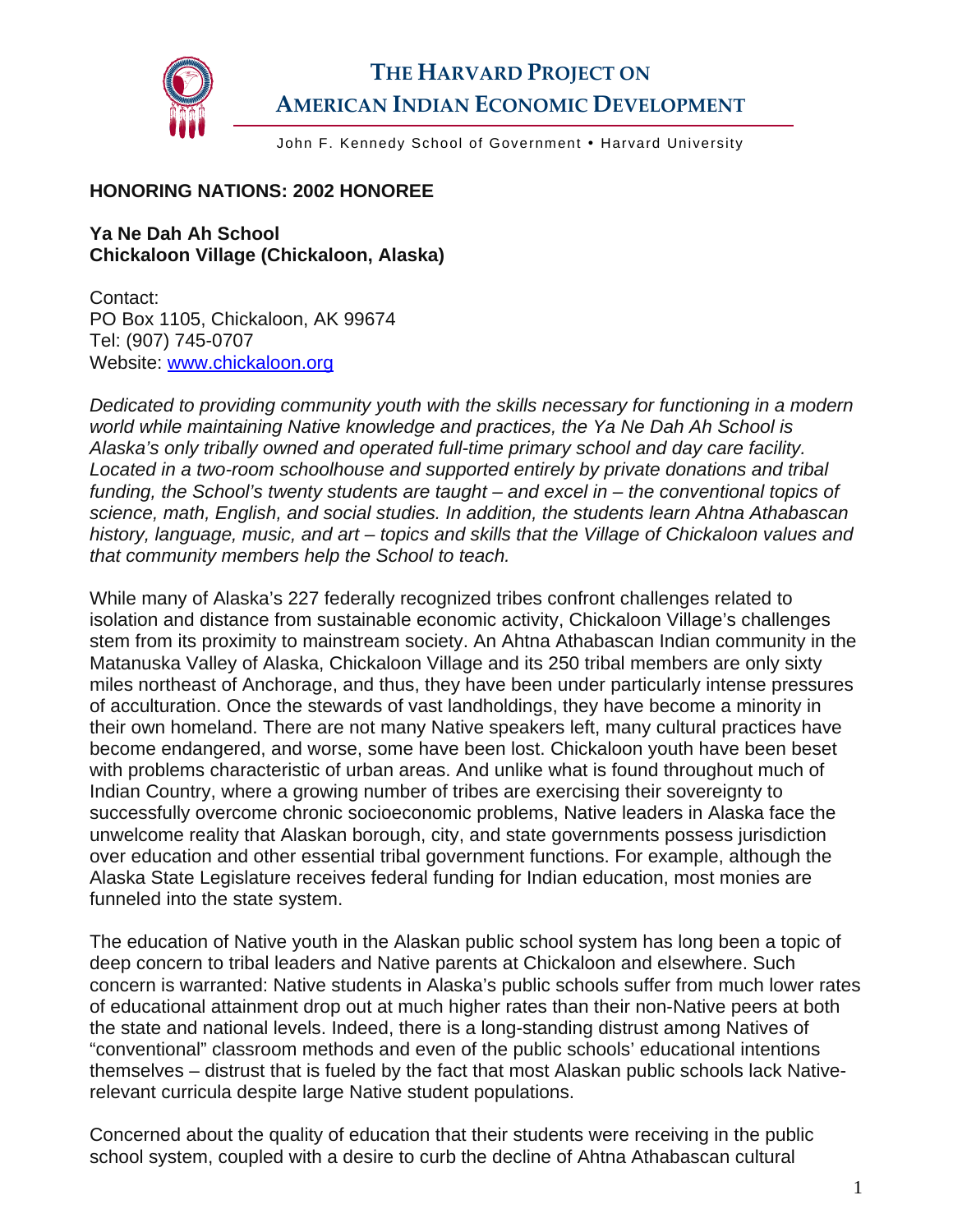practices, the Chickaloon Village decided to take matters into their own hands in 1992. In a path-breaking exercise of sovereignty, the Village established the Ya Ne Dah Ah, or "Ancient Teachings," School – the first and only full-time, year-round, tribally owned and operated day care and elementary school in Alaska. Founded and staffed by tribal members who had seen the positive impact of tribally run schools in other Native communities outside of Alaska, the Ya Ne Dah Ah School acknowledges the crisis in Alaskan indigenous education and confronts it at a local level. The School provides its students with an education that integrates Athabascan heritage and mainstream education. In particular, its curriculum effectively melds traditional teachings with modern non-Native subjects, creating a learning environment in which Native students can identify with and feel connected to their culture and community while learning to understand and function productively in the non-Native world. Like many other tribal schools, Ya Ne Dah Ah is committed to providing students with an education that instills respect for human dignity, diversity, and self-determination.

The Ya Ne Dah Ah School educates the majority of elementary school-aged children in Chickaloon Village. Currently, twenty children attend Ya Ne Dah Ah, most of whom are tribal members, though several students are tribal government employees' children and other nontribal community members. This year, the children attending the Ya Ne Dah Ah School are between the ages of one and twelve and in grades six and below. The School is growing with the children, so next year it also will offer a seventh grade curriculum. Ultimately, the Chickaloon Village government hopes to expand the Ya Ne Dah Ah School's facilities and student population, creating a multicultural education system that will serve all Village members from birth through adulthood (adult-education courses and even a tribal college have been discussed). The School's past success speaks highly of its capacity to realize these dreams. Ten years ago, the School began with a part-time, volunteer teacher; today, it employs a full-time, certified teacher.

These expansions of the Chickaloon Village school's budget, student population, services, and academic activities stand in stark contrast to neighboring public schools. Indeed, many Natives are returning to the area so that their children can attend the Ya Ne Dah Ah School, and now, the very existence of a waiting list is a telling measure of the School's success. The students' academic records are another important draw. Unlike most other schools that serve Alaska Native populations, Ya Ne Dah Ah students remain in school—dropouts are not a problem. Furthermore, they score higher on standardized tests than their national counterparts. The Chickaloon Village School Board keeps a close eye on these results. It reviews the Ya Ne Dah Ah School's progress on an annual basis, charts individual students' achievements according to federally and state approved assessment methods, and communicates findings to parents and to the Tribal Council in regular progress reports.

The Ya Ne Dah Ah School's success is the result of several distinctive factors. First, it is an essential government function that is integrated into Chickaloon Village and local Ahtna Athabascan life. An Alaska Daily News article reported that, "Nothing the tribe does is as important as running its school. Polls of tribe members place education and cultural preservation as the top priority." While parental participation is nearly 100 percent—parents volunteer to help with School events, provide all School transportation needs, and even teach in the School—other adult community members contribute to facility maintenance and education efforts as well. The School has inspired an admirable commitment among its faculty. The cultural teacher and day care teacher are returning to the local university to receive more formal education training. Tribal offices are also actively involved in the School's curriculum. For instance, Chickaloon's Health Department provides health education; its Community Oriented Policing Services program offers safety classes; and the Department of the Environment teaches map making and assists with science classes. In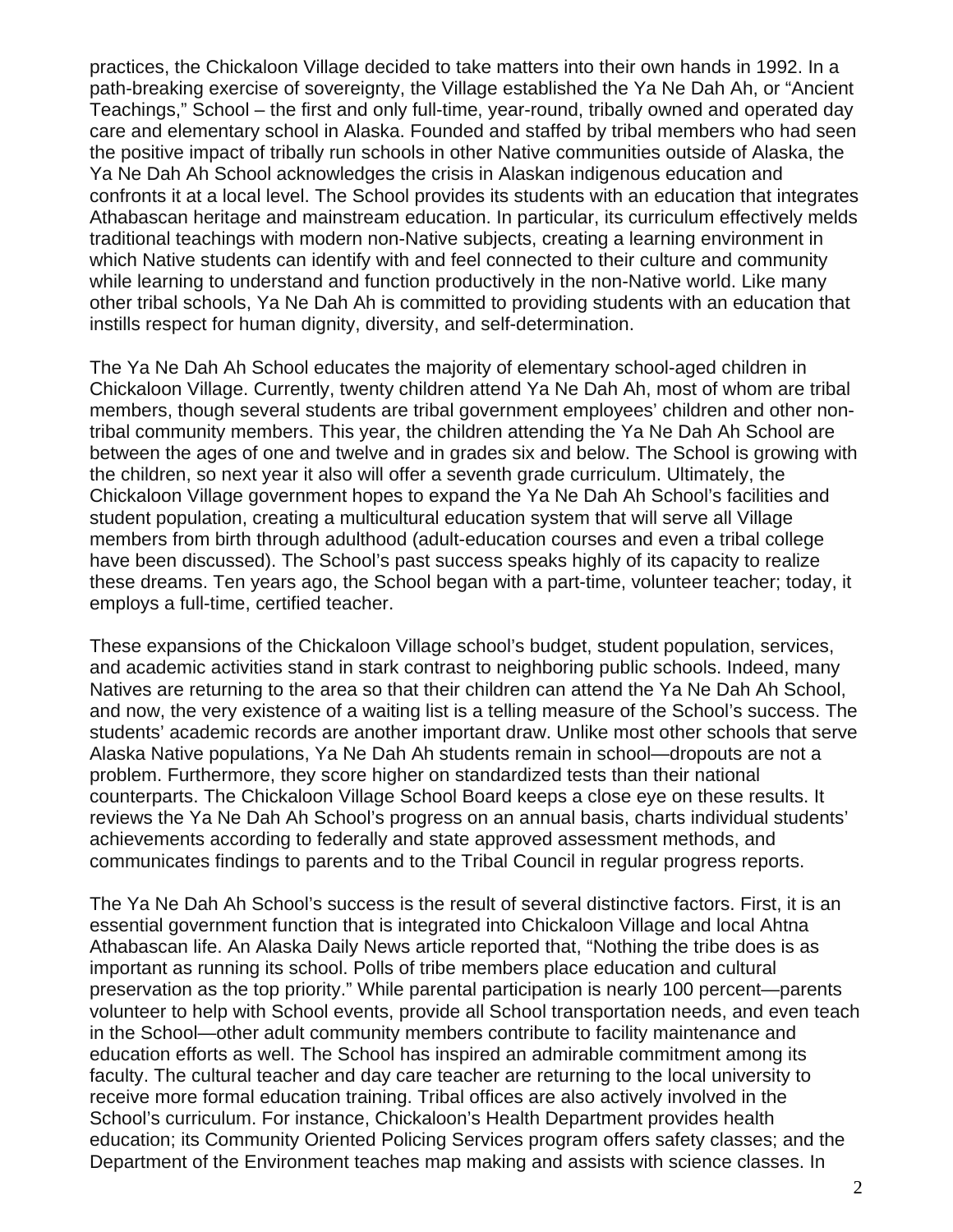addition to the support of parents, community members, and the tribal council, the Ya Ne Dah Ah School depends upon the support of surrounding schools and other Native villages. Area public schools provide services such as access to a swimming pool and library on a weekly basis. Members of other Athabascan villages, such as Arctic Village and Copper Center, visit regularly and even teach the Chickaloon children traditional songs and dances of the Athabascan people.

In the absence of federal and state support, this extensive community involvement has been crucial to the School's survival. Indeed, a second factor in the Ya Ne Dah Ah School's success has been its ability to accomplish so much with so few financial resources. Ya Ne Dah Ah School's \$150,000 annual budget – none of which comes from state or federal sources because the Village is unwilling to rescind aspects of its sovereignty – does not afford the School many amenities that non-Native schools enjoy. The School operates in a donated two-room schoolhouse without running water; its day care facility is housed in a small separate building. The School relies on private sources of funding by working closely with private foundations and CIRI (the Native regional corporation), ultimately gaining 98 percent of its annual budget from these sources. The Tribe supplies the remaining 2 percent of funding through bake sales, pow-wow proceeds, and individual donations. In other words, private contributions, volunteer labor, and an education board that manages to do a great deal with scarce funds have made it possible for the Ya Ne Dah Ah School to function on a shoestring budget.

A third factor in the Ya Ne Dah Ah School's success has been its determination to promote Athabascan culture in its curriculum. As noted, "Ya Ne Dah Ah" means "Ancient Teachings," and the School has become a center for the maintenance and dissemination of Athabascan cultural practices. Although there are fewer than fifty fluent Ahtna Athabascan speakers in the world and most of them are over fifty years old, the students in the Ya Ne Dah Ah School are now learning the language. They study Ahtna Athabascan not just in "language" classes, but also through their work in math, culture, social studies, and art. The Ya Ne Dah Ah School also is piloting culturally specific units such as Songs & Dance, Potlatches, Fish Traps & Wheels, Birch Bark Basket Making, and Yenida'a Stories, all of which feature reading materials, hands-on activities, and multimedia videos. And there is evidence that these investments are paying off. The first graduate of the Ya Ne Dah Ah School is now the instructor of the Ya Ne Dah Ah School youth dance and drum group as well as an Ahtna language teacher; one of the only young people in all of Alaska to speak the traditional Ahtna language, he is a source of pride for the entire Nation. Last year, Ya Ne Dah Ah School students welcomed tribal leaders from across the US to a three-day environmental health conference in Anchorage with an hour-long performance of traditional drumming and dancing. Further, the culturally relevant teachings of the Ya Ne Dah Ah School are giving rise to responsible and informed tribal citizens whose respect for Ahtna Athabascan traditions and culture are enabling them to create even more effective and appropriate Village governance.

A final demonstration of the Ya Ne Dah Ah School's success is its ability to merge cultural teachings with mainstream curriculum and to share that learning. Relying on both traditional and contemporary methods of teaching, the Ya Ne Dah Ah staff offer instruction in the Ahtna Athabascan language, respect for the environment, traditional values, ethics, Athabascan cultural practices, math, social studies, science, and language arts. Not surprisingly, the Ya Ne Dah Ah School has become a catalyst for curriculum development. The Chickaloon Village's Department of Education supports a Curriculum Development Project that creates high-tech, multi-media Ahtna Athabascan cultural heritage curricula found nowhere else in Alaska. These curricular units are fully integrated into the Ya Ne Dah Ah School and have recently been integrated into the neighboring Matanuska-Susitna Borough School District that